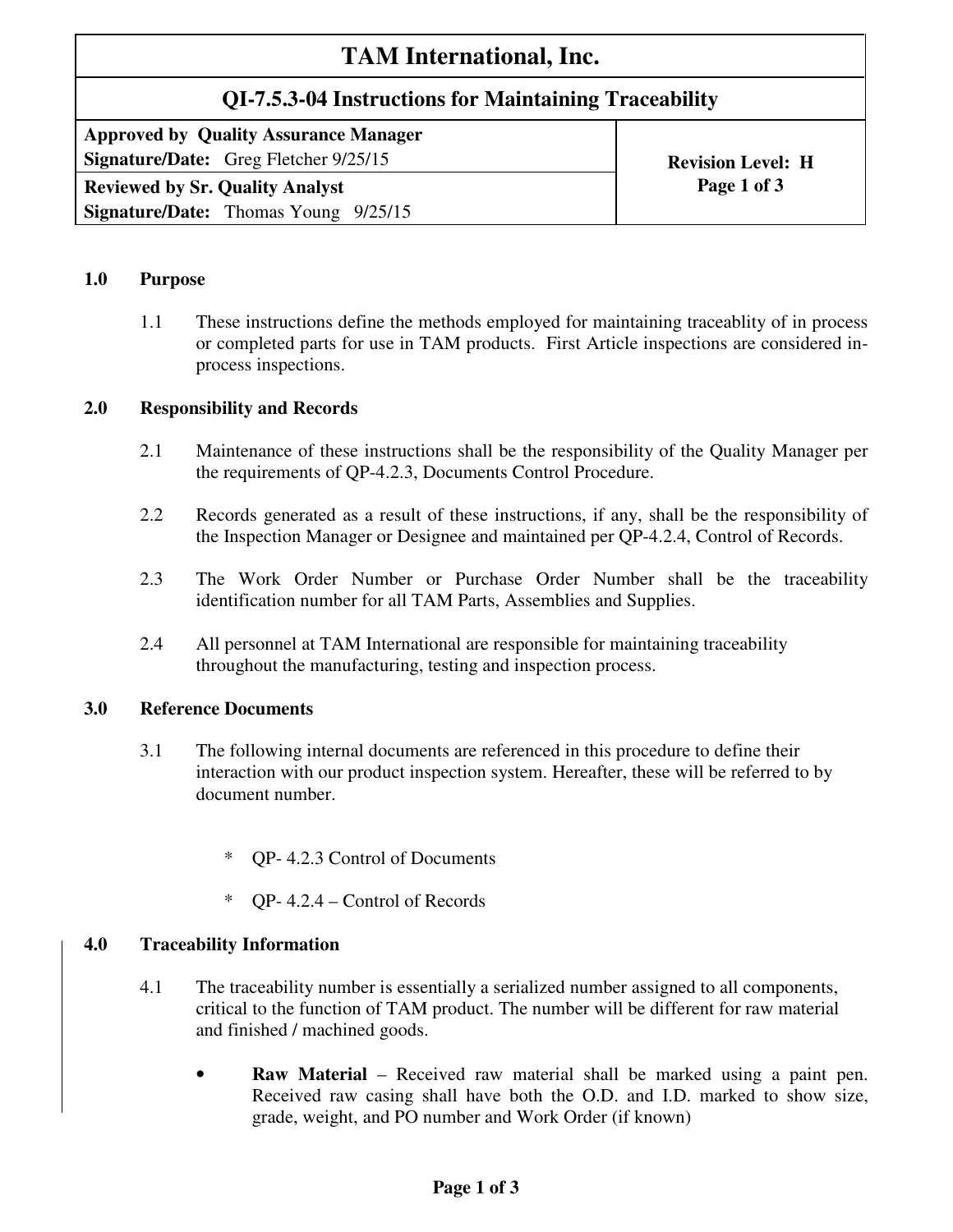- **Machined Critical Components** shall be marked in the location identified on the engineering drawing for that component with the information as defined below:
	- \* **Turn-key components** (*where the vendor supplies the material and machining*) shall be marked with the PO number and sequential extension number, indicating the order in which the parts were completed. (ex. 700XXXX-01)
	- \* **In-process machined components** (*items having been issued a TAM Work Order number*) and / or where outside processes are utilized to perform machining operations already identified on a work order router must be marked with the Work Order number and sequential extension number, indicating the order in which the parts were completed. (ex. 501XXXXX-01)

#### **5.0 Receiving Traceability**

5.1 Received critical shop supplies shall be marked or packaged with the traceability number prior to release to manufacturing or inventory.

#### **6.0 In Process Traceability**

- 6.1 Prior to the material being released to manufacturing, the raw material traceability information shall be denoted on the front page of the Work Order.
- 6.2 Processes which remove or damage the traceability number on the part or supply, the number shall be remarked immediately after completion of the process to ensure traceablity.
- 6.3 Work orders initiating assemblies or sub assemblies that comprise a collection of components and / or materials shall contain the unique traceability number for each item contained in the assembly. These traceability numbers shall be denoted on the front page of the assembly Work Order.
- 6.4 Where outside processing is performed:
	- 6.4.1 Only one Work Order per Part Number shall be issued or shipped to the outside supplier in a single shipment where permanent marking of the parts is detrimental to the quality of the part or where traceability may be lost due to processing.
	- 6.4.2 Parts returned from outside services shall be inspected prior to release. All parts shall be visually inspected to ensure correctness and physical condition including traceablity, when required dimensional inspection shall be performed to ensure proper services received.